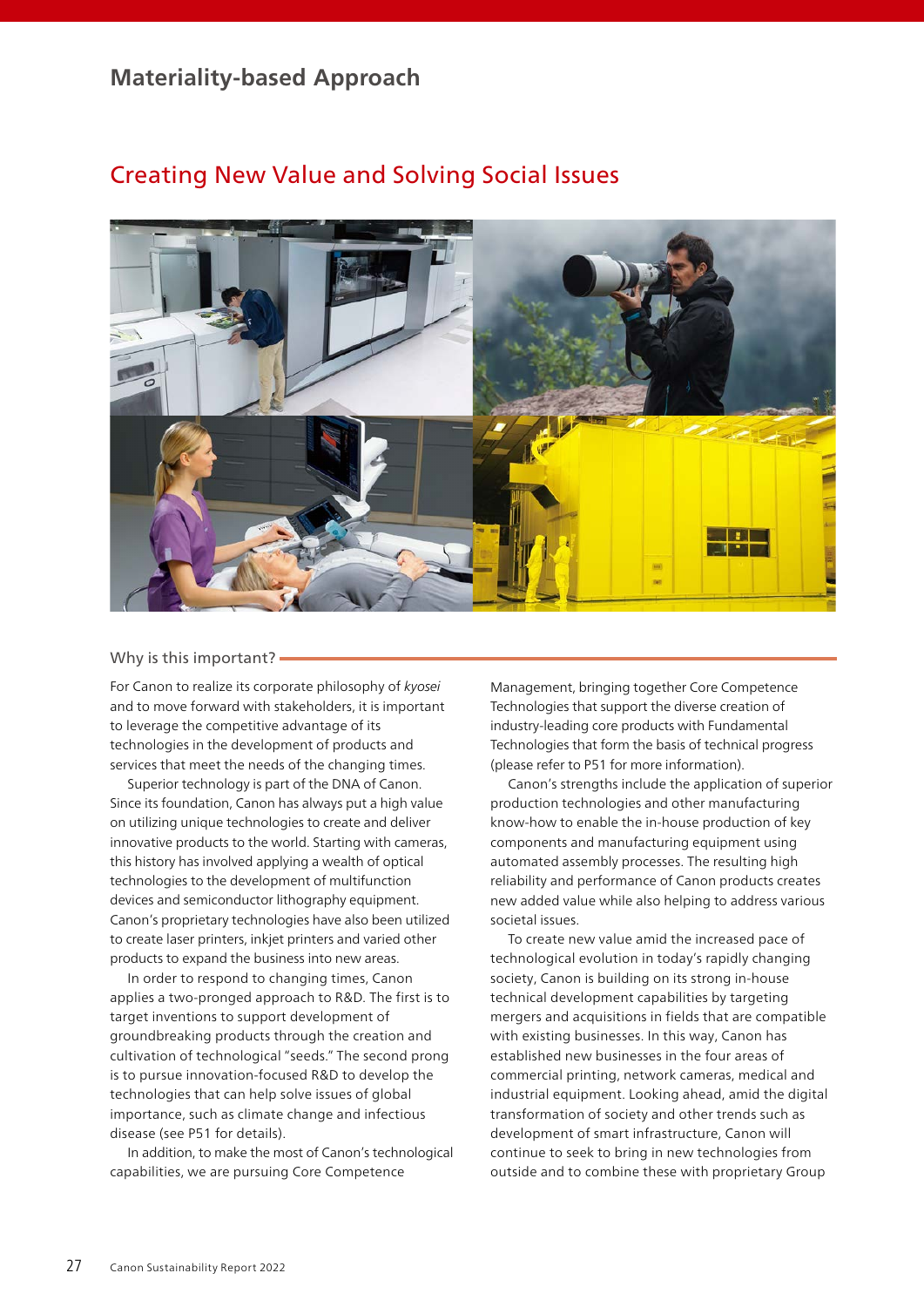expertise, creating further innovations while also helping to realize a sustainable society.

The results of Canon's stakeholder questionnaire survey identify areas where stakeholders expect the most from Canon in terms of "Creating New Value and Solving Social Issues." In descending order, these are: development of medical technology that contributes to human health and disease prevention; advanced security technology to contribute to the safety and security of society; development of products/ technologies that lead to affluence and delight for

people in the fields of photography and imaging; and development of products and services that anybody can use easily. Based on the specific concerns that stakeholders have highlighted, Canon is engaged in a range of business initiatives to support and promote the shift to a digital society that realizes safety, peace of mind, comfort and affluent lifestyles for all. At the same time, we are also working to contribute to advances in healthcare and the development of imaging technology for industrial applications.

## Risks and Opportunities

When facing profound societal change, there is a risk that companies may fail to grasp opportunities to envision the creation of new value, or else lose competitiveness—either by not considering societal needs when developing products and services, or by not changing their approach or systems. Recognizing that societal change leads to opportunities to create new value, Canon aims to be a company that makes a continuous social contribution by leveraging the

technologies that are its source of competitive advantage.

Canon will formulate strategies to address these material issues while working daily to implement various initiatives, taking into consideration the risks, opportunities, strengths and weaknesses in each of its four business segments (Printing, Imaging, Medical, Industrial). Please refer to the Business Strategy section (→P35–42) for more details.

## Approach

Canon started a new five-year business plan (Phase VI of the Excellent Global Corporation Plan) in 2021. Under a policy of "accelerating our corporate portfolio transformation by improving productivity and creating new businesses," we will reorganize our businesses into broader, industry-specific categories, and combine each of their technologies to create what we call "chemical reactions" within the company to provide a variety of products and solutions.

Based on this approach, we reorganized our entire operations into four groups of "Printing," "Imaging,"

"Medical," and "Industrial," concentrating our diverse and dispersed resources to raise the productivity and quality of divisions related to new product development and manufacturing, and enable prompt decisionmaking by unifying responsibility and authority.

GRI102-11 GRI102-15 GRI103-1 GRI103-2 GRI103-3

This will allow higher synergies via the sharing of technologies and information without barriers which we will link to raising product competitiveness and creating entirely new growth drivers.

Relationship with SDGs

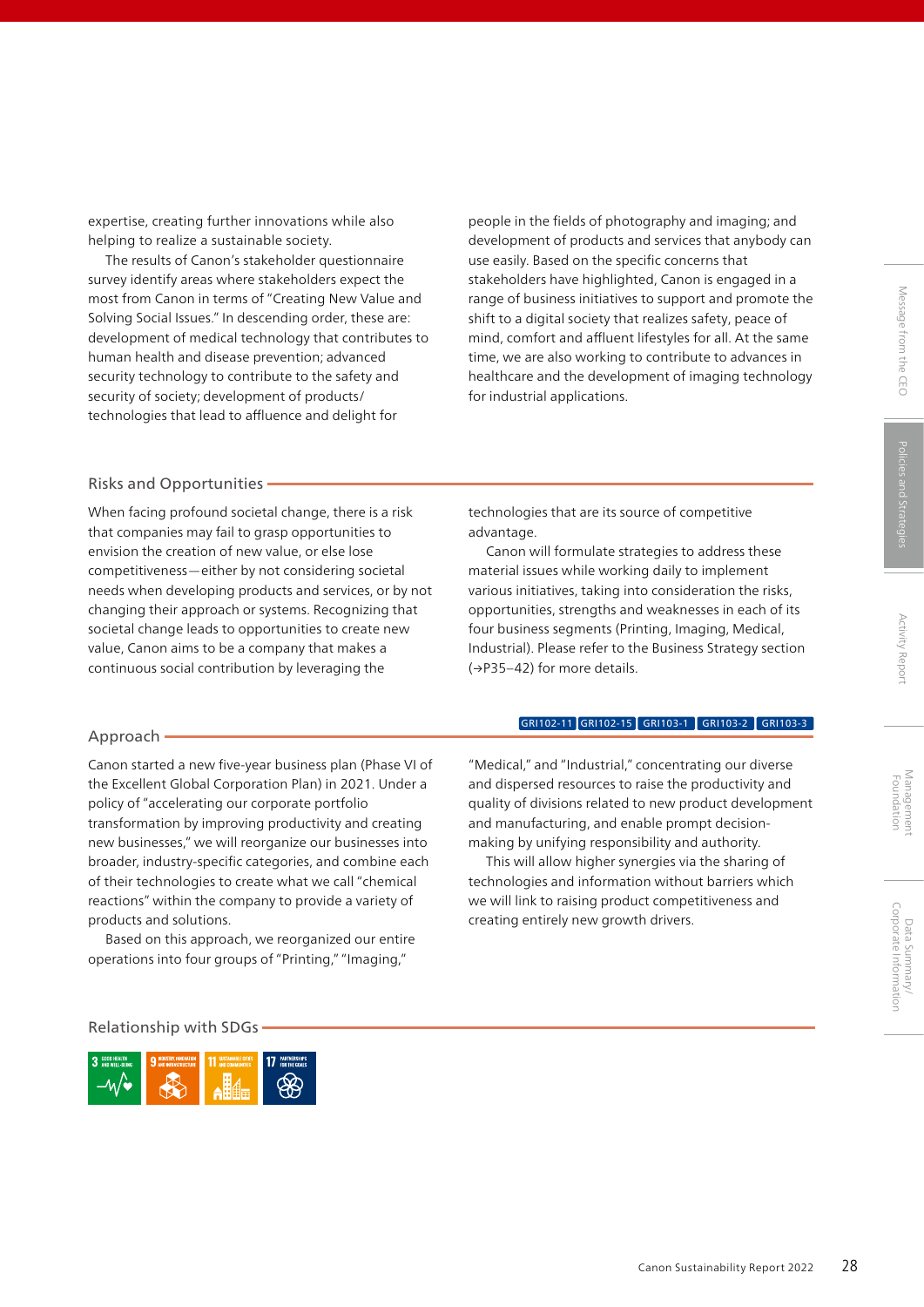# Protecting and Conserving the Environment

**Materiality**

We analyze how our business activities relate to

environmental issues and needs. We then assign them a level of priority based on the relative level of interest among stakeholders, ascertained with the help of surveys, and the relative impact on our business activities. (See Materiality Matrix diagram below.) In a survey conducted in 2020, the most important issue identified by Canon stakeholders was "promotion of energy conservation and utilization of renewable energy." This response reflects recent upgrading of government policies in each country and region aimed at realizing net-zero CO2 emissions goals alongside corporate initiatives in response to greater social demand.

Another issue generating stakeholder interest was "reuse and recycling of used products," reflecting increased awareness of the circular economy.

These issues have a substantial impact on activities at Canon sites and on the cost and competitiveness of our products. They also have a relatively high impact on Canon business activities, and are positioned as high-

Toward the realization of a sustainable society, Canon believes that it is important to drive forward and develop initiatives of this kind throughout the product lifecycle, taking careful note of social issues and needs, the level of stakeholder concern, and the other wide-

priority areas in the materiality matrix.

ranging changes in the world around us.

## Why is this important? -

## **Basic Approach**

In 2008, we formulated "Action for Green" (→P55) as our environmental vision, positioning "environmental value" as the main concept in initiatives to realize a society that achieves a beneficial balance between lifestyle enrichment and the environment. To create this value, Canon seeks to supply products and services that enrich people's lives while also reducing environmental impact, based on initiatives across the entire product lifecycle.

#### Canon's Approach



Canon is working to reduce environmental impact by focusing on four material areas: (1) contributing to a carbon-free future; (2) contributing to a circular economy; (3) eliminating hazardous substances and preventing pollution; and (4) contributing to a society in harmony with nature.

#### Materiality Matrix

## High • Promotion of energy conservation / Utilization of renewable energy • Reuse and recycling of used products Relative interests of stakeholder: Relative interests of stakeholders • Reduction of waste/Prevention of water and soil pollution • Management of raw material use • Management of chemical substances contained in products • Management of air emissions and prevention of pollution • Management of water use • Management of environmental burden of transportation • Biodiversity conservation

#### Relative impact on Canon's business activities

 $\blacktriangleright$  High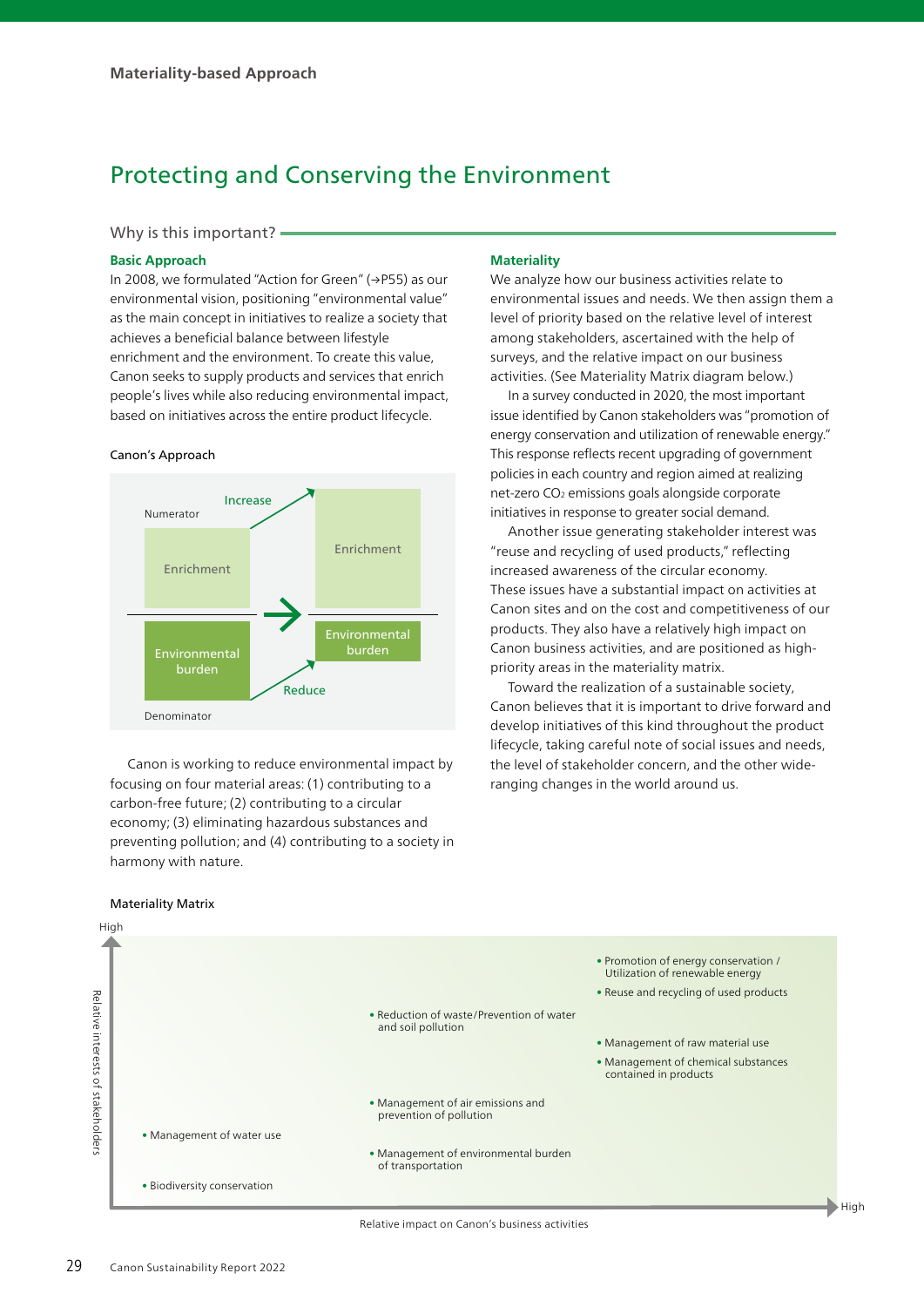## Risks and Opportunities

Even as consumer lifestyles grow more affluent, various environmental problems are emerging, including climate change, resource depletion, pollution, and loss of biodiversity. In response to the issue, debate within the global community is increasing on how to achieve carbon neutrality and how to realize a circular economy. Recognizing the business impact of environmental

issues, many companies see the importance of helping address these issues in partnership with national and local governments, experts and other stakeholders. Canon identifies business risks and opportunities by envisioning different ways in which society will change based on information received from specialized institutions and government agencies.

## Major Climate-related Risks and Opportunities

|               | <b>Risks and opportunities</b> |                                                                                                                                                            | Financial<br>impact | Action                                                                                                                                                                                                                                                                        |
|---------------|--------------------------------|------------------------------------------------------------------------------------------------------------------------------------------------------------|---------------------|-------------------------------------------------------------------------------------------------------------------------------------------------------------------------------------------------------------------------------------------------------------------------------|
| <b>Risks</b>  | Transition<br>risks:           | Stricter energy-efficiency regulation and associated<br>compliance costs (products/sites)                                                                  | High                | • Achievement of environmental targets based on the reduction of<br>environmental impact throughout the product lifecycle<br>. Collection, analysis and adaptation of information on environmental<br>regulations                                                             |
|               |                                | Increased business costs from economic measures<br>to reduce emissions (e.g., carbon tax)                                                                  | Medium              | • Achieve energy consumption targets at operational sites<br>. Promotion of energy conservation activities at each operational site through<br>cooperation among development, production, facility, and environmental<br>departments                                          |
|               | Physical risks                 | Negative impacts on operations caused by<br>increasingly severe extreme weather events such as<br>typhoons and floods                                      | Medium              | . Formulation of BCPs and relocation of high-risk operational sites to higher<br>ground                                                                                                                                                                                       |
|               | Reputational<br>risks          | Negative external evaluation due to insufficient<br>information disclosure                                                                                 | Low                 | . Disclosure of the approach and the status of efforts in response to climate<br>change                                                                                                                                                                                       |
| Opportunities | Products and<br>services       | Expanded opportunities for sales of energy-<br>efficient products with low lifecycle CO <sub>2</sub> emissions                                             | High                | • Achievement of environmental targets based on the reduction of<br>environmental impact throughout product lifecycles<br>. Development, manufacture, and sales of products that realize a beneficial<br>balance between energy conservation and enrichment of people's lives |
|               |                                | Contribution to CO <sub>2</sub> emissions reduction at societal<br>level through sales of various innovative products<br>and solutions (hardware/software) | High                | • Achievement of environmental targets based on the reduction of<br>environmental impact throughout product lifecycles                                                                                                                                                        |
|               | Energy<br>efficiency           | Reduction of energy costs by improving production<br>and transportation efficiency                                                                         | Medium              | • Achieve energy consumption targets at operational sites<br>. Replacement and introduction of high-efficiency facilities and transportation<br>methods                                                                                                                       |
|               | Energy<br>sources              | Expanded opportunities for use of renewable<br>energy through lower associated costs                                                                       | Medium              | · Switch to renewable energy sources                                                                                                                                                                                                                                          |
|               | Others                         | Enhanced corporate image due to proactive<br>climate-related disclosures                                                                                   | l ow                | . Disclosure of the approach and the status of efforts in response to climate<br>change                                                                                                                                                                                       |

#### Major Risks and Opportunities in the Areas of Materiality

|                         | <b>Risks</b>                                                                                                                                                                                                                                                                    |                                                                                                                                                                                                                                                                        | <b>Opportunities</b>                                                                                                                                                                                                                                                                                                                                                                                                                                                                                                               |
|-------------------------|---------------------------------------------------------------------------------------------------------------------------------------------------------------------------------------------------------------------------------------------------------------------------------|------------------------------------------------------------------------------------------------------------------------------------------------------------------------------------------------------------------------------------------------------------------------|------------------------------------------------------------------------------------------------------------------------------------------------------------------------------------------------------------------------------------------------------------------------------------------------------------------------------------------------------------------------------------------------------------------------------------------------------------------------------------------------------------------------------------|
| Circular<br>economy     | Transition<br>risks                                                                                                                                                                                                                                                             | • Increased procurement costs of raw materials due to resource<br>constraints<br>• Stricter resource-efficiency regulation and associated<br>compliance costs (products/services)<br>. Increased costs for collection and recycling of used products<br>in each region | . Business cost reduction through improved resource efficiency<br>. Enhanced competitiveness through 3R design and development of advanced<br>technologies that promote a circular economy<br>. Increased demand for products/consumables that contribute to a circular<br>economy (e.g., remanufactured products)<br>. Enhanced corporate image through publicity of our advanced approach to<br>resource recycling<br>• Offering the value of CO <sub>2</sub> emissions reduction effect through efforts to recycle<br>resources |
|                         | Physical risks                                                                                                                                                                                                                                                                  | . Impairment of stable water supply and impacted business<br>operations due to extreme weather events                                                                                                                                                                  |                                                                                                                                                                                                                                                                                                                                                                                                                                                                                                                                    |
|                         | Reputational<br>risks                                                                                                                                                                                                                                                           | • Damage to corporate image from slow transition to circular<br>economy                                                                                                                                                                                                |                                                                                                                                                                                                                                                                                                                                                                                                                                                                                                                                    |
| Hazardous<br>substances | • Increased chemical substance management costs due to strengthened and<br>expanded regulations<br>. Suspension of production or disruption to parts supply chain due to serious<br>noncompliance by suppliers<br>• Damage to corporate image due to poor regulatory compliance |                                                                                                                                                                                                                                                                        | . Supplying safe products and maintaining competitiveness through more<br>advanced chemical substance management<br>. Cost reduction through increased management efficiency, including within the<br>supply chain<br>. Enhanced corporate image through contribution to international<br>standardization                                                                                                                                                                                                                          |
| Biodiversity            | . Reduced supply and higher cost of printing paper due to declining forestry<br>resources<br>. Restraints on business activities due to disruption of local ecosystems                                                                                                          |                                                                                                                                                                                                                                                                        | • Application of our products and technologies to ecosystem conservation<br>. Enhanced corporate image through contribution to local communities                                                                                                                                                                                                                                                                                                                                                                                   |

## Approach

## GRI102-11 GRI102-15 GRI103-1 GRI103-2

Based on our environmental vision of "Action for Green," Canon is working to reduce environmental impact by focusing on four material areas: (1) contributing to a carbon-free future (→P63–66); (2) contributing to a circular economy  $( \rightarrow P67-71)$ ; (3) eliminating hazardous substances and preventing pollution (→P72–74); and (4) contributing to a society in harmony with nature (→P75–76).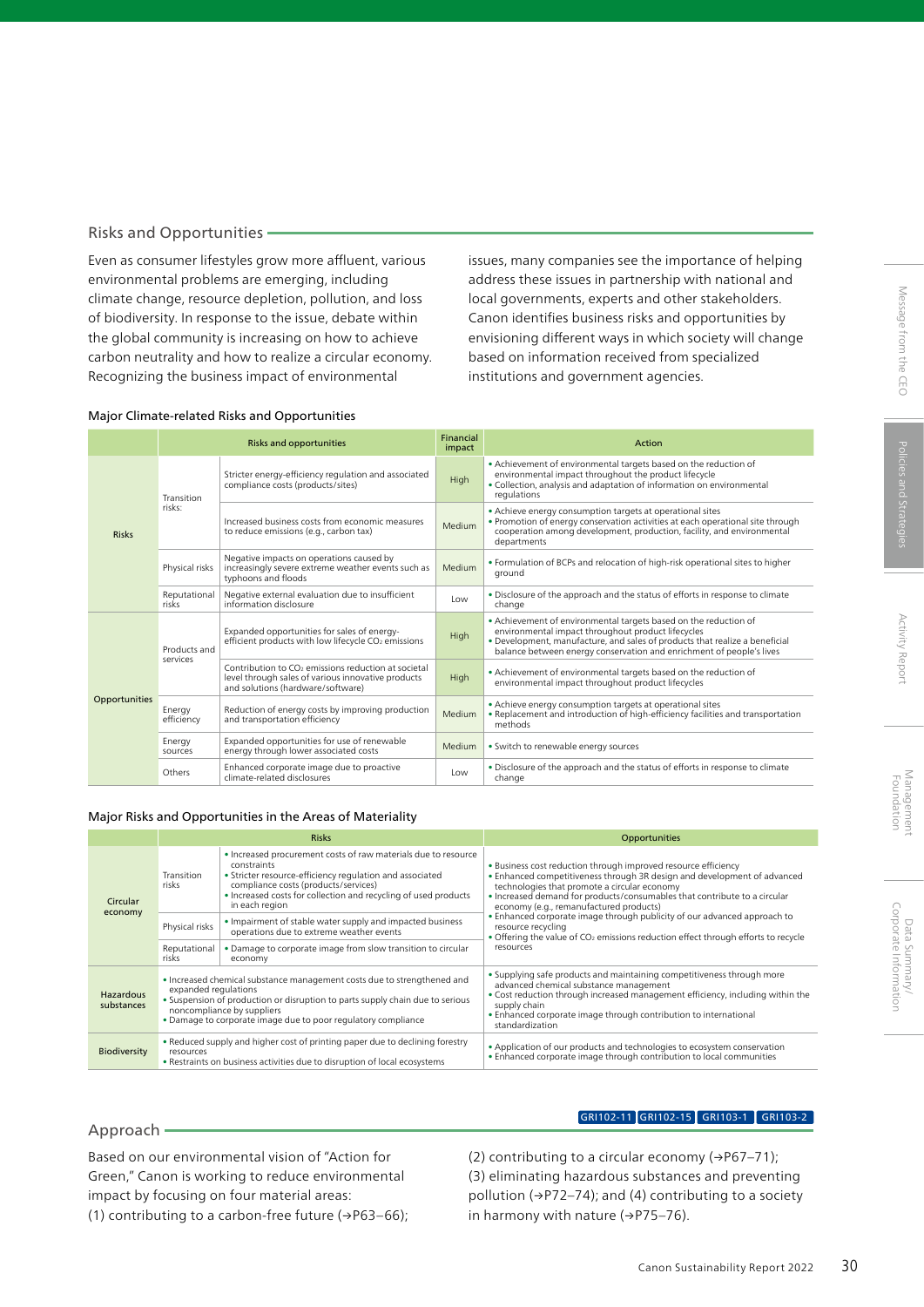## For 2050

We aim to achieve net-zero CO<sub>2</sub> emissions for entire product lifecycles\* by 2050.

## For 2030

By consistently achieving our target of an average annual improvement of 3% for the index of lifecycle  $CO<sub>2</sub>$ emissions per product unit, including Scope 3 as well as Scope 1 and 2 emissions, we aim to realize a 50% emissions reduction in 2030 compared to 2008 levels.

## Approach

To reach net zero CO<sub>2</sub> emissions, we will rigorously improve efficiency throughout product lifecycles, further promoting energy efficiency in design, production, and distribution. Since 2008, Canon has consistently met its target of an average annual improvement of 3% for the index of lifecycle  $CO<sub>2</sub>$ emissions per product unit. We will continue to build on this record of achievement going forward. We have moved ahead with the introduction of renewable energy mainly in Europe and Asia, and will continue to promote the strategic utilization of renewable energy in consideration of its availability and economic viability in each region. We will also seek to reduce CO<sub>2</sub> emissions through advances in the recycling of resources. In addition to our own efforts, we will collaborate on initiatives with stakeholders throughout the value chain. We will take every possible measure to achieve net-zero CO2 emissions over the longer term, incorporating innovation wherever it occurs in society. At the same time, by making a wide range of technologies and IT solutions available, Canon will not only reduce CO<sub>2</sub> emissions in our own operations but also help lower CO<sub>2</sub> emissions across the society.

\* Scope 1: Direct emissions (city gas, LPG, light oil, kerosene, non-energy-related greenhouse gases, etc.)

Scope 2: Indirect emissions (from use of electricity, steam, etc.) Scope 3: Supply chain-related emissions (emissions from purchased goods and services, upstream transportation and distribution, and utilization of sold products).

#### 20  $40$ 60 80 100 •••••••••• 50% improvement 42% improvement Achievement: Average annual<br>4.3% improvement Overall target: Average annual 3% improvement Index of lifecycle CO<sub>2</sub> emissions per product unit

2009 2010 2011 2012 2013 2014 2015 2016 2017 2018 2019 2020 2021

## **Medium-term Environmental Targets (Three-year Plan)**

With a view to what we aim for in 2050 and 2030, we set Medium-term Environmental Targets in line with our three-year management plan, and we review the targets each year.

Canon sought a single integrated indicator to measure the progress achieved across all environmentrelated activities, from energy and resource conservation to recycling, and to also highlight the efficiency of these activities in terms of achieving a beneficial balance with business activities. We therefore established the index of lifecycle CO<sub>2</sub> emissions per product unit, and set an overall target of achieving a 3% average annual improvement in the index as part of the Canon Group Medium-term Environmental Targets.

This overall target is subdivided into a product target and an operational site target. The product target is set at a 3% average annual improvement in the index of CO2 emissions per product unit associated with raw materials and product utilization. The operational site target includes target figures for reduction per basic unit in energy consumption, total waste emissions, water consumption and controlled chemical substance emissions. In this way, we will make continuous progress toward meeting our overall target.

## **Progress in 2021**

Against the target of a 3% average annual improvement in the index of lifecycle  $CO<sub>2</sub>$  emissions per product unit, we realized an average annual improvement of 4.3% between 2008 and 2021 for a cumulative total improvement of 42%. In 2021, we progressed with related activities, including initiatives in both operations and product design to improve energy efficiency based on the whole product lifecycle. Unfortunately, disruption of logistics operations owing to COVID-19 and other factors limited the rate of achievable improvement. However, this disruption is temporary and we expect to return to a path of continuous improvement.

2030 (Year)

\* Assuming 2008 baseline of 100

2008

0

Index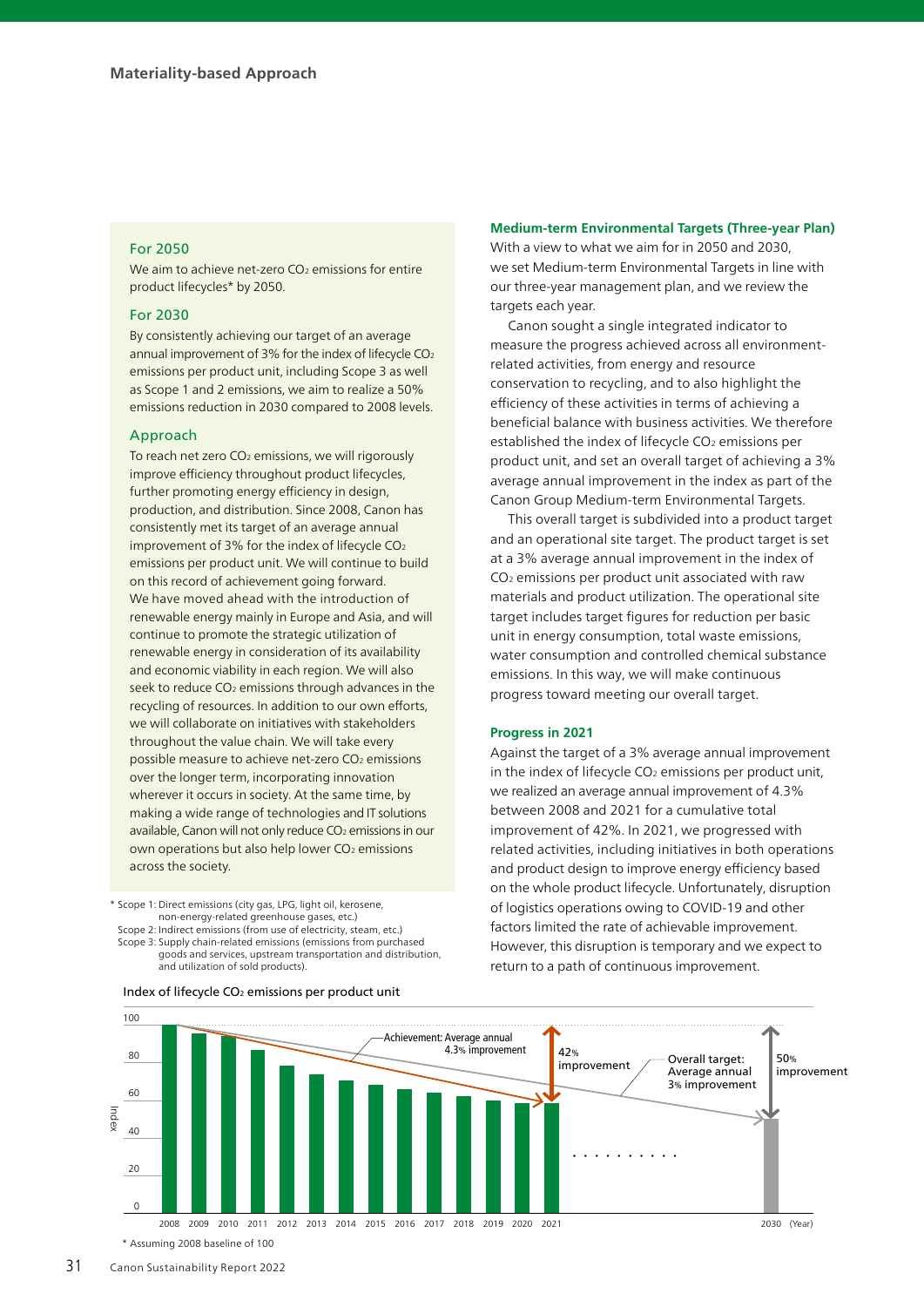Canon accepts the recommendations of the final report of the Task Force on Climate-related Financial Disclosures (TCFD) and discloses climate-related information in accordance with the TCFD framework.

|                               | Initiatives in line with TCFD Recommendations                                                                                                                                                                                                                                                                                                                                                                                                                                                                                                                                                                                                                                                                                                                                                                                                                                                                                                                                                                                                                                                                                                                                                                                                                                                                                                                                                                                                                                                                                                                                                                                                                                                                                          |  |  |
|-------------------------------|----------------------------------------------------------------------------------------------------------------------------------------------------------------------------------------------------------------------------------------------------------------------------------------------------------------------------------------------------------------------------------------------------------------------------------------------------------------------------------------------------------------------------------------------------------------------------------------------------------------------------------------------------------------------------------------------------------------------------------------------------------------------------------------------------------------------------------------------------------------------------------------------------------------------------------------------------------------------------------------------------------------------------------------------------------------------------------------------------------------------------------------------------------------------------------------------------------------------------------------------------------------------------------------------------------------------------------------------------------------------------------------------------------------------------------------------------------------------------------------------------------------------------------------------------------------------------------------------------------------------------------------------------------------------------------------------------------------------------------------|--|--|
| Governance                    | Environmental targets, including climate change responses, are approved by the Chairman & CEO. Medium-term and long-term<br>plans are formulated by the Sustainability Headquarters, and approved by the CEO after discussions among board directors<br>and other executives. The Sustainability Headquarters plays a central role in the group-wide efforts to achieve these targets,<br>and reports the progress of the targets to the management every month and the annual review to the CEO.<br>Our company has also established a Risk Management Committee based on a resolution of the Board of Directors. Serious risks<br>related to environmental laws and regulations and natural disasters are considered by the Risk Management Committee.                                                                                                                                                                                                                                                                                                                                                                                                                                                                                                                                                                                                                                                                                                                                                                                                                                                                                                                                                                               |  |  |
| Strategy                      | Based on information from specialized institutions and government agencies, Canon conducts numerical simulations of<br>lifecycle CO <sub>2</sub> reductions using the climate change scenarios of the Intergovernmental Panel on Climate Change (IPCC),<br>identifies business risks and opportunities, and formulates medium-term to long-term strategies. * See page 30 for details of risks<br>and opportunities identified<br>In order to reduce risks and expand opportunities, we recognize the importance of both mitigating CO <sub>2</sub> emissions and<br>adapting to physical risks from the perspective of entire product lifecycles, and we have formulated and implemented action<br>plans accordingly.<br>We are also working to reduce CO <sub>2</sub> emissions through efforts to realize a circular economy. For example, remanufacturing of<br>printers can reduce CO <sub>2</sub> emissions from the procurement of new raw materials and parts processing. In the closed-loop recycling<br>of ink and toner cartridges, plastic is pelletized from collected cartridges and reused as raw material, thus reducing CO2 emissions<br>from procurement and transportation of new raw materials.                                                                                                                                                                                                                                                                                                                                                                                                                                                                                                                    |  |  |
| <b>Risk</b><br>management     | The identified climate change risks and opportunities are managed in accordance with the ISO 14001 PDCA cycle. Our company<br>has established a Group-wide environmental management system, based on ISO 14001, at all of its business sites around the<br>world as a mechanism to continuously improve its environmental assurance activities. In order to promote (DO) environmental<br>assurance activities in conjunction with the activities of each division (Product Group, business sites, and Group companies),<br>the Environmental Management System determines (PLAN) medium-term and annual environmental targets, and formulates<br>priority measures and implementation plans to achieve them, which are reflected in business activities. In addition, we conduct<br>environmental audits to check the status of initiatives and issues in each division, and conduct environmental performance<br>evaluations that incorporate environmental aspects into performance evaluations (CHECK), leading to continuous improvement<br>and reinforcement of environmental assurance activities (ACT).<br>These Responses to risks and opportunities are reflected in company-wide environmental targets and priority measures.<br>Our company considers the environment as part of its management evaluation. The achievement of environmental targets and<br>the results of environmental activities by each division are evaluated and scored twice a year in the environmental performance<br>evaluation conducted as an indicator of the consolidated performance evaluation system, which evaluates the performance of<br>the entire Group. The evaluation results are reported to the CEO and other senior management. |  |  |
| <b>Metrics and</b><br>targets | In order to comprehensively identify and manage the results of all environmental activities, such as energy conservation, resource<br>conservation, and recycling, through a single index that covers the entire product lifecycle, we have set the Canon Group<br>Medium-term Environmental Targets to be "3%-per-year average in lifecycle CO <sub>2</sub> emissions improvement index per product."<br>By continuing to meet this target, we expect an improvement of approximately 50% in 2030 compared to 2008 levels. As of<br>2021, this was a 42% improvement from 2008 levels, which exceeded the target. The total life cycle CO2 was 7,616,000 t-CO2<br>(Scope 1, 2 and 3). These GHG emissions data are covered by a third-party quarantee every year, and were covered in 2021.<br>Our company is working with the public to achieve net-zero CO <sub>2</sub> emissions by 2050 through initiatives across product lifecycles.                                                                                                                                                                                                                                                                                                                                                                                                                                                                                                                                                                                                                                                                                                                                                                                            |  |  |

## Relationship with SDGs

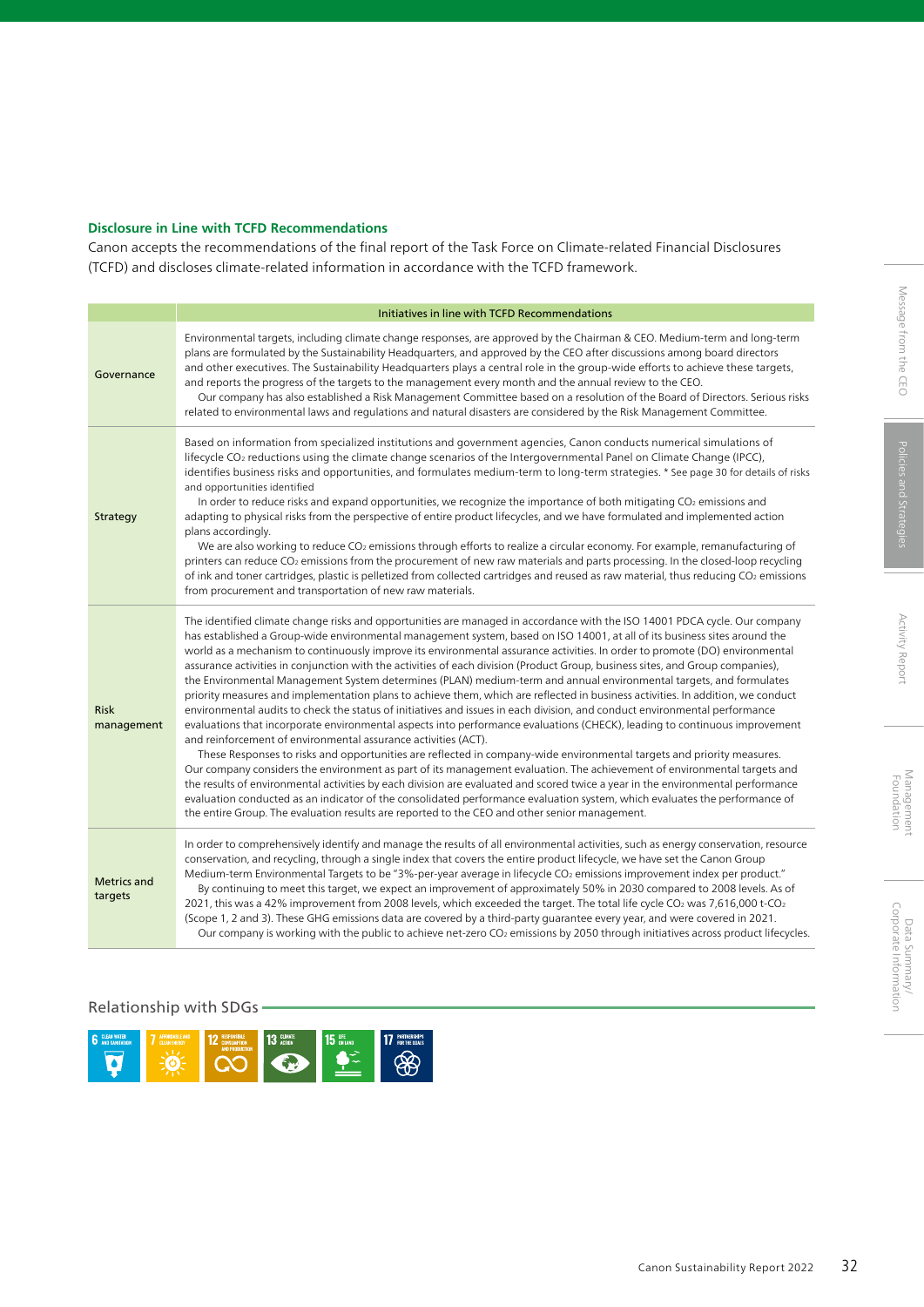# Responding to People and Society as a Good Corporate Citizen

## Why is this important? -

## **Basic Approach**

Continually passing on the spirit of "Respect for humanity" that has been a hallmark of Canon since our foundation in 1937, we adopted *kyosei* as our corporate philosophy in 1988 in line with global development of the business. *Kyosei* describes an aspiration to create a society in which all people, regardless of race, religion or culture, live and work together for the common good.

The COVID-19 pandemic has greatly affected individual lives and global economic activity, increasing the demands across society for safety and security both at work and at home. In pursuit of the SDGs, companies are expected to contribute to efforts to eliminate discrimination and poverty on a global basis while recognizing diversity and seeking to create a society in which everyone can play an active role.

Besides business activities, Canon's response to fulfil these societal expectations is to focus on implementing a range of multifaceted corporate citizenship initiatives to help people and society. A core aim in playing our role as a good corporate citizen is to ensure Canon's continued growth and development as an enterprise, while contributing to achieving the SDGs.

## **Materiality**

Under "Responding to People and Society as a Good Corporate Citizen," we have identified the three areas of "Human Rights and Labor," "Product Responsibility" and "Social Contribution" as the material basis for Canon Group business activities. In addition to our social responsibilities as a manufacturer, we believe it is vital to contribute to the continued development of society in the way we respond, through business activities, to societal changes and trends, as well as the way in which we strive to meet the expectations and demands of stakeholders. Besides such global guidelines as the "Guiding Principles on Business and Human Rights" and "Universal Declaration of Human Rights" authored by the United Nations, we evaluate societal demands and expectations based on the views of external experts and on the results of our stakeholder surveys. We consider all these aspects in assessing the suitability of our activities and making revisions where appropriate. Our latest stakeholder survey pointed to high levels of interest in Canon initiatives in the following areas: "Prevention of Discrimination and Harassment," "Respect for Basic Human Rights," "Inquiries and Repair/Maintenance support abilities," "Improving quality and quality control," and "Utilizing business activities to contribute to social welfare ."

Going forward, Canon will promote good corporate citizenship activities while taking into consideration the changing demands and expectations of society.

## Risks and Opportunities

Outlined below for the three fields of Human Rights and Labor, Product Responsibility, and Social Contribution are the risks that could potentially compromise the

adequacy of our initiatives in each field and the opportunities created by undertaking them.

#### Major Risks and Opportunities in Each Field, Impact on Business Activities

|                           | <b>Risks</b>                                                                                                                                                                                                                               | Opportunities                                                                                                                                                                                                             |
|---------------------------|--------------------------------------------------------------------------------------------------------------------------------------------------------------------------------------------------------------------------------------------|---------------------------------------------------------------------------------------------------------------------------------------------------------------------------------------------------------------------------|
| Human Rights<br>and Labor | • Damage to public reputation<br>• Litigation risk from workplace harassment<br>• Difficulty in recruitment/retention of staff<br>• Reduced productivity/motivation<br>• Production and other impacts due to disasters/<br>pandemics, etc. | • Sustained business development<br>• Improved diversity and employee productivity<br>· Global business development<br>• Creation of innovation<br>• Transfer of expertise and skills, etc.                               |
| Product<br>Responsibility | • Damage to brand value<br>• Loss of customer trust, etc.                                                                                                                                                                                  | • Increased trust from customers and public<br>• Enhancement of brand power<br>· Sustained competitiveness, etc.                                                                                                          |
| Social<br>Contribution    | • Shrinking of global market<br>• Shortage of next-generation human resources<br>· More severe impacts on regional communities due to<br>natural disasters<br>• More severe societal impacts due to COVID-19, etc.                         | • Ongoing development of local communities<br>• Acquisition of next-generation human resources<br>. Building trust with local communities<br>• Enhancement of brand image<br>• Cultural support, sports sponsorship, etc. |